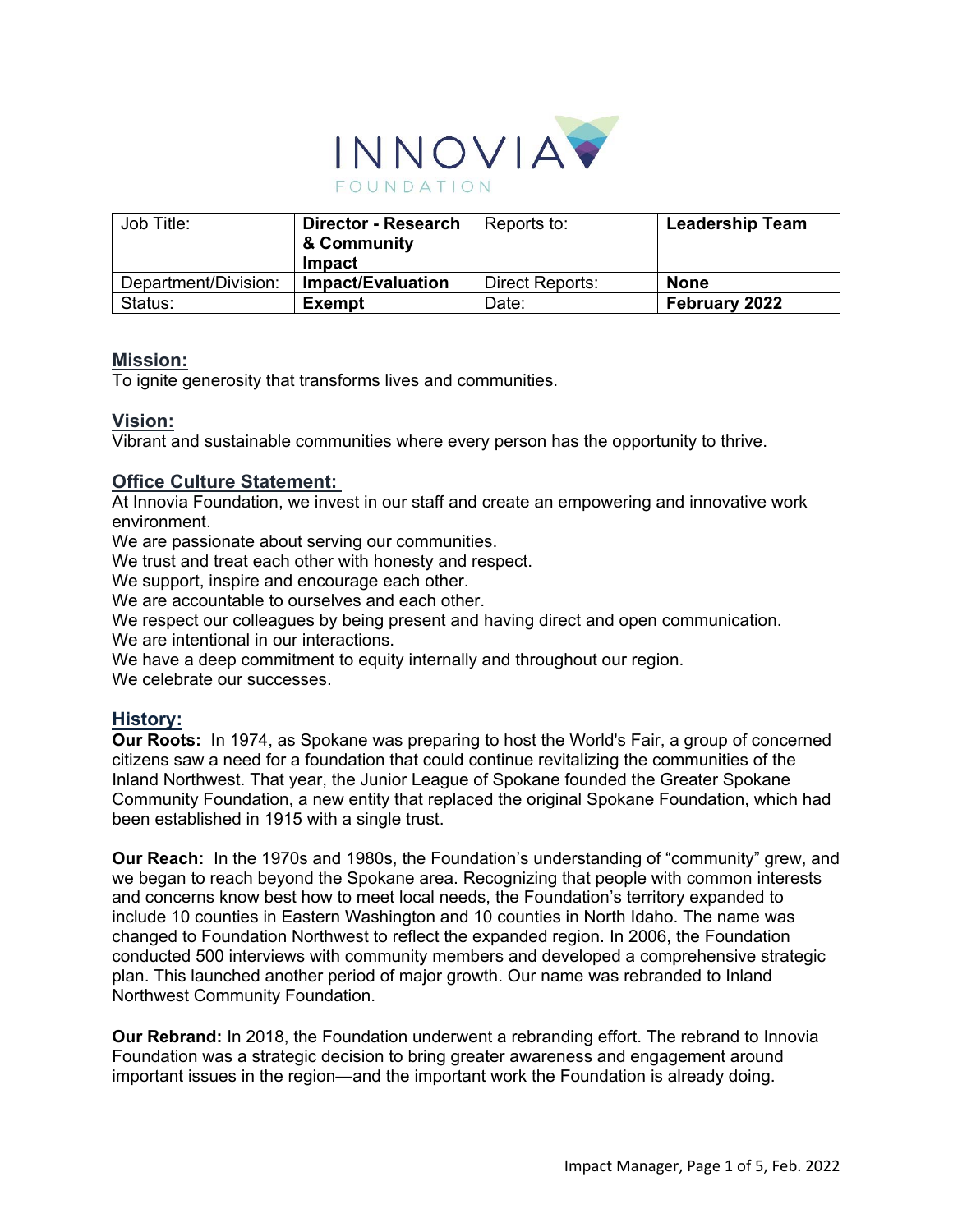The new name and brand were the result of a thorough and thoughtful process involving not only the Foundation's staff and board, but also community partners and other key stakeholders.

# **Position Summary:**

Innovia Foundation seeks a community-minded individual with strong analytical skills who can lead Innovia's impact work that grounds our civic engagement and program initiative work in the needs and perspectives of the communities we serve.

Working closely with Foundation staff, grantees and community-based partners, the Director of Research and Community Impact will convey the impact of Innovia's work and help Innovia demonstrate the value of its philanthropy throughout the region.

The individual in this role will lead efforts related to data analysis/tool building (technical projects and reports), communication about the data with partners with related needs for fundraising, policy/advocacy, and partnership/relationship maintenance with agencies and organizations.

The Director of Research and Community Impact will perform research and analysis to shape ideas and inform priorities for new programs, partnerships and advocacy that support vibrant communities in Eastern Washington and North Idaho.

## **Duties and Responsibilities:**

- Cultivate strong relationships with nonprofit organizations, public-sector leaders and academic research institutions to promote community research to inform community priorities.
- Lead efforts in the organization to collect, analyze and use data to report on impact of foundation community engagement and grant making efforts.
- Develop and implement high-quality stakeholder surveys and alternative means of collecting stakeholder perspectives (i.e., focus groups, interviews).
- Prepare reports, maps and summary tables with geographically specific information from secondary data sources that describes key facts about persons living in the Innovia service area. Disaggregate, analyze and provide interpretation for data when necessary.
- Using data analysis platforms and approaches to produce tools, reports and other products that directly support Innovia's programs and initiatives.
- Project management and process management related to data and metrics tools, reports and initiatives.
- Develop strategies and approaches to measuring organizational impact outcomes related to delivery of key organizational initiatives.
- Represent Innovia Foundation externally through participation in regional and national groups that advance measurement and learning in philanthropy.
- Support policy/advocacy efforts and organization communications efforts, including but not limited to, providing testimonies and presentations for the legislature and for legislative staff, prepare documents, white papers, portions of reports, briefs, charts and graphs that describe, interpret and visualize data analyses for relevant audiences, including the Board, donors and community partners.
- Develop donor reports on specific issues, organizations or topics.
- Creation of internal reports and summaries, both ad hoc and formal, to communicate learnings and impact of programs and initiatives to staff, Board, donors and community partners.
- Present needs assessment and research results to key constituencies.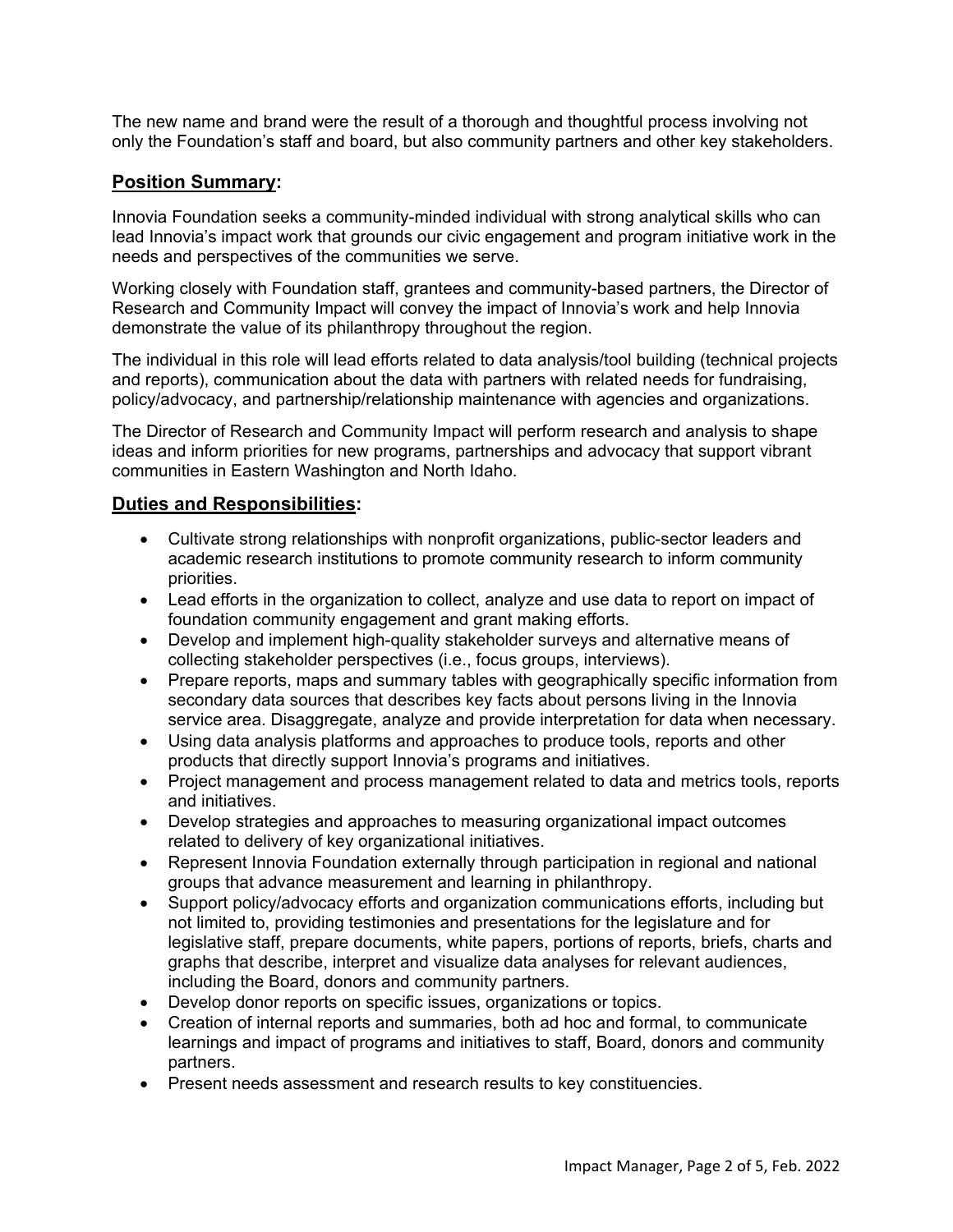- Ensure the highest standards of data analysis and effectively communicate implications and recommendations to grantees and stakeholders.
- Complete funding proposals and grant applications to further community initiatives.
- Build relationships with agencies, philanthropies and individuals to support Innovia's resource development efforts.
- Communicate and translate findings to multiple audiences in non-technical language as a catalyst for change.
- Support/lead the preparation of outcomes, goals and methodology sections of funding requests and applications (RFPs and invited proposals from funders).
- Collaborate with the Gift Planning & Marketing team to strengthen and highlight Innovia's stories of impact.
- Serve on various internal teams to ensure the effective and efficient operations of Innovia.
- Provide recommendations and support to the CEO and the rest of the Leadership Team on program and organizational strategy, especially from the perspective of the organizational impact and outcomes.
- Ensure an equity lens is applied to all materials produced by the Impact team. Model diversity, equity and inclusion, both internally and externally.

## **Position Qualifications:**

To perform this job successfully, an individual must be able to perform each essential duty satisfactorily. The requirements listed below are representative of the knowledge, skill and/or ability required. Reasonable accommodations may be made to enable individuals with disabilities to perform essential functions.

#### **Education/Experience**:

- B.A. degree with emphasis on research is preferred
- 5-plus years relevant work experience

### **Skills/Abilities:**

- Candidate must demonstrate solid mathematical ability, analytic thinking, project design and research skills.
- Experience with qualitative and quantitative analysis, database and data system development and management and data analysis required.
- Excellent written and oral communication skills.
- Ability to manage and balance multiple tasks and priorities.
- Ability to coach and teach other stakeholders.
- Knowledge of statistical packages (SAS, SPSS, Stata, R), mapping software and database languages (SQL-Structured Query Language) a plus.
- Maintain and create standard reports on Foundation activity using internal data warehouse (SQL Server).
- Skills should include one or more technical data science methodologies and platform expertise including, but not limited to, database management software, Tableau, Excel, Alteryx, R, Python, other BI tools and data visualization software, data storytelling and data communication.
- Demonstrated proficiency using diverse technology platforms, programs and services, including Microsoft Office and online meeting tools, such as Teams and Zoom.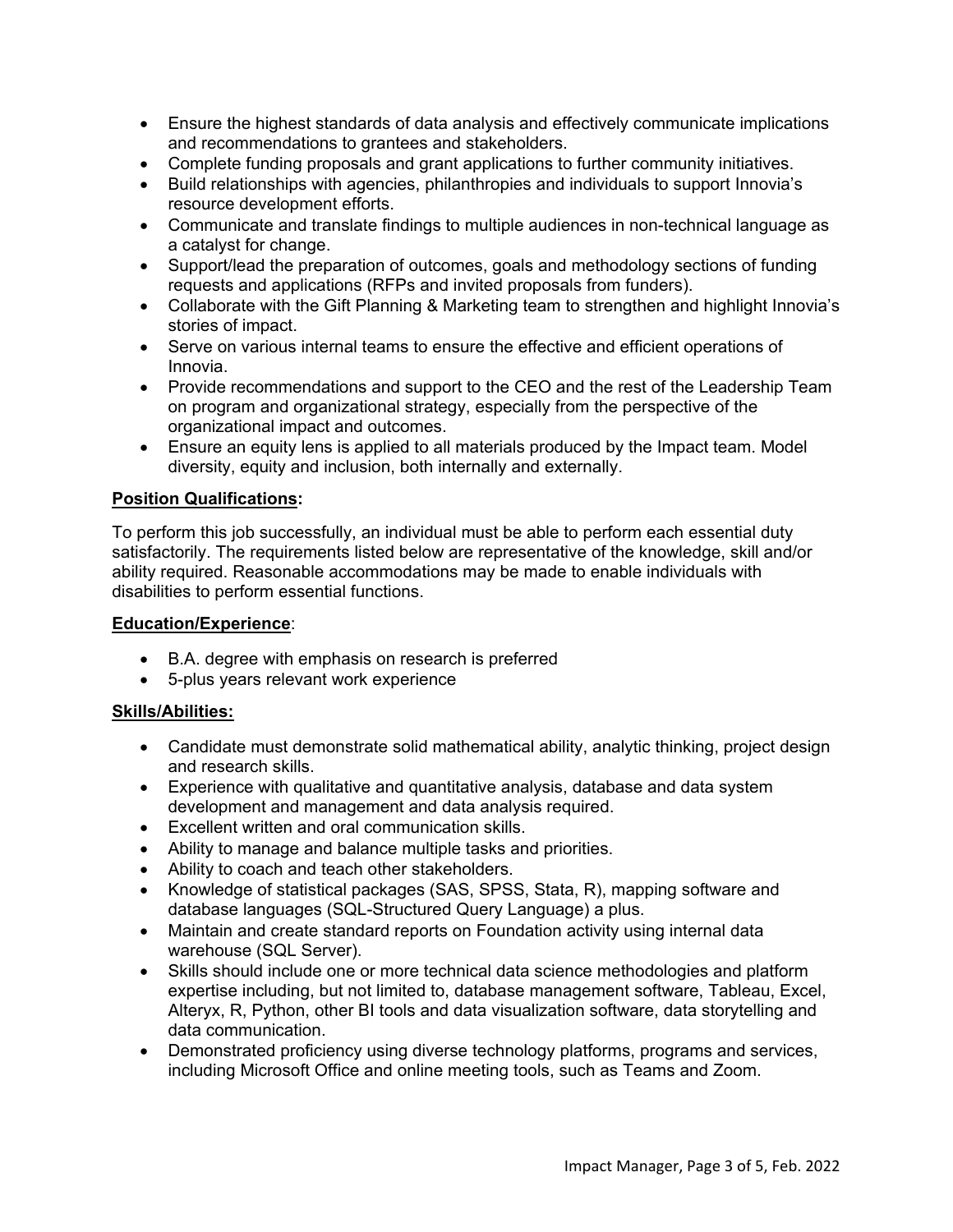- Self-directed with excellent organizational skills, creativity and ability to manage and balance multiple tasks and priorities to drive projects in a motivated, results-oriented way.
- Ability to use data to support mission alignment and as a tool for compelling storytelling.
- Should have a strong interest and prior experience in one or more of the following topics: Education and Youth Development, Health and Wellbeing, Arts and Culture, Economic Opportunity, Quality of Life.
- Demonstrated ability to interact respectfully, forge strong relationships, and work collaboratively with people of diverse backgrounds, perspectives, styles and cultures, within both private and public sectors.
- Deep understanding and a commitment to Diversity, Equity and Inclusion.
- Confidence in facilitating workshops, demonstrating products and translating impact data by audience.
- Demonstrated ability to present complex, technical information in a clear, persuasive and concise manner to non-technical audiences.
- Comfortable publicly presenting across sectors including government agencies, business, educators and nonprofits.
- Ability to work independently, as well as within a cross-functional team environment
- Ability to attend and participate in activities outside core business hours (early morning, evening, occasional weekends).
- High degree of personal and professional integrity with ability to work with confidential information.

### **Physical Abilities**:

- Primary functions require sufficient physical ability and mobility to:
	- o Sit for prolonged periods of time;
	- o Walk and climb stairs;
	- o Operate office equipment requiring repetitive hand movement and fine coordination including use of a computer keyboard;
	- o Utilize verbal and written communication to exchange information;
	- o Clearly see 20+ feet, with or without corrective lenses and differentiate between colors;
	- o Occasionally stand, stoop, bend, kneel, crouch, reach, and twist;
	- o Lift, carry, push, and/or pull up to 20 pounds.

### **Mental & Other Skills/Abilities**:

- *Adaptability*: ability to adapt to changes, delays or unexpected events in the work environment; ability to manage competing demands and prioritize tasks; ability to change approach or method to best fit the situation.
- *Interpersonal Skills:* ability to maintain satisfactory relationships with others, excellent customer service skills and a good overall understanding of appropriate human relations.
- *Judgment:* ability to make prudent and timely decisions; ability to exhibit sound and accurate judgment; ability to explain reasoning for decisions.
- *Language Ability:* ability to read, and write reports, business correspondence, and procedure manuals; ability to effectively present information and respond to questions from management, staff, clients, customers, and the general public.